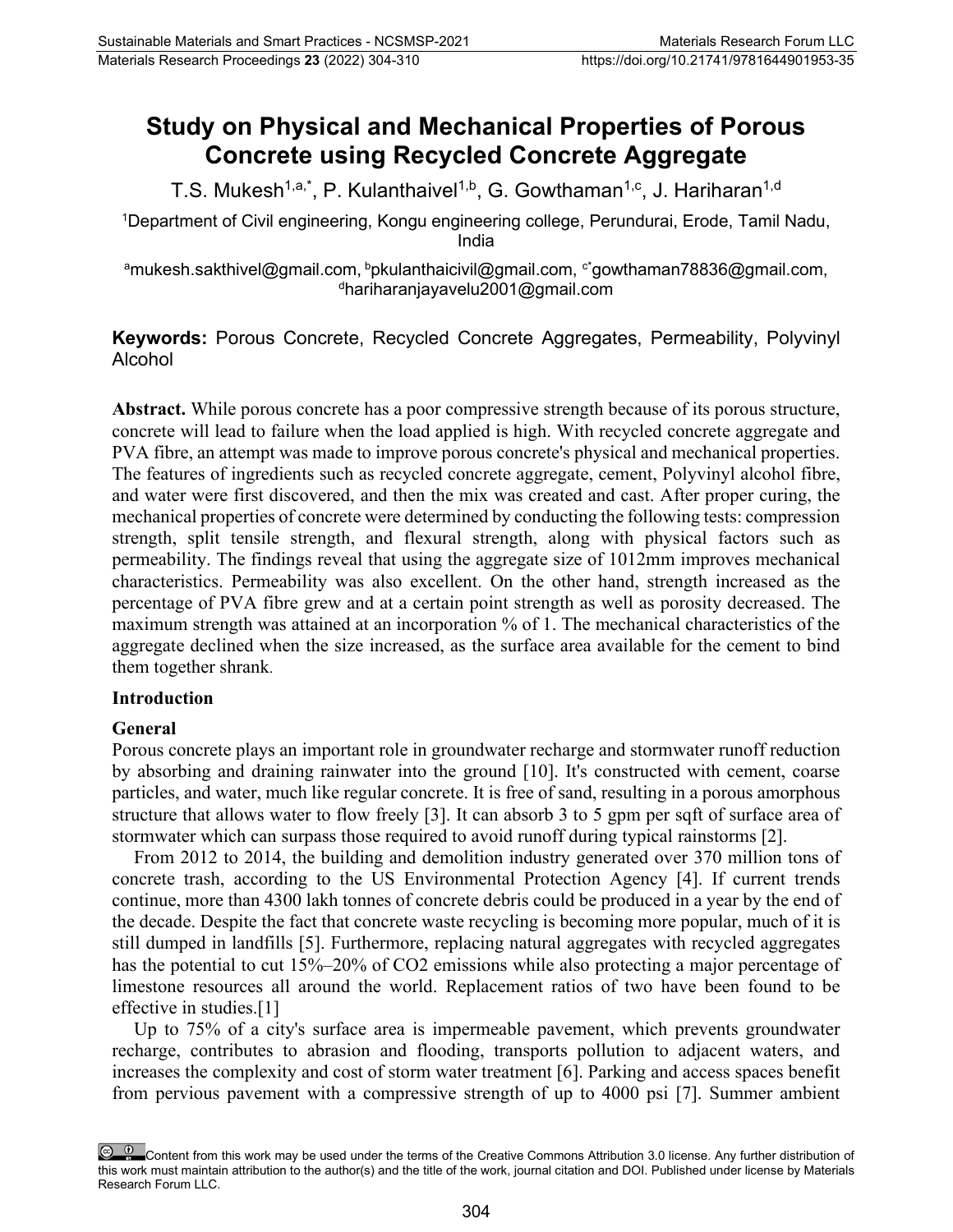temperature can be reduced by 2–4 degrees [8]. This study looked at the research on porous concrete made from recycled concrete aggregate, as well as its physical and mechanical qualities and ways to improve its performance [9].

#### **Scope of our project**

- Reducing the use of natural aggregate in concrete and consuming recycled concrete aggregate.
- Reduction of concrete waste and its impact on environment
- Accelerating the ground water table level by reducing the storm water runoff and stagnation of water

#### **Objective**

- To make a systematic study on porosity and mechanical properties of porous concrete using recycled concrete aggregates.
- To achieve maximum strength by using poly vinyl alcohol with required porous parameters.
- To give exact conclusion based on tests and observations.

## **Methodology**

Initially the project started with identification and collection of materials, followed by specimen casting for different incorporation's and two types of tests were preferred namely destructive tests and non-destructive tests. Destructive tests include compressive, split tensile and flexural tests. Non-destructive tests include ultrasonic pulse velocity, permeability, porosity tests. The test results were analysed and conclusion was arrived.

#### **Materials**

- Cement OPC Grade 43
- Recycled concrete aggregate
- Water
- Poly vinyl alcohol

## **Cement**

Cement is a substance that holds things together. Cement comes in a variety of forms that are utilized in building. Based on its composition, each variety of cement has different features, uses, and advantages. This experiment used Ordinary Portland Cement (OPC) 43 Grade cement. Various tests were done to find the property of cement that we utilized.



*Figure.1. Cement(binder)*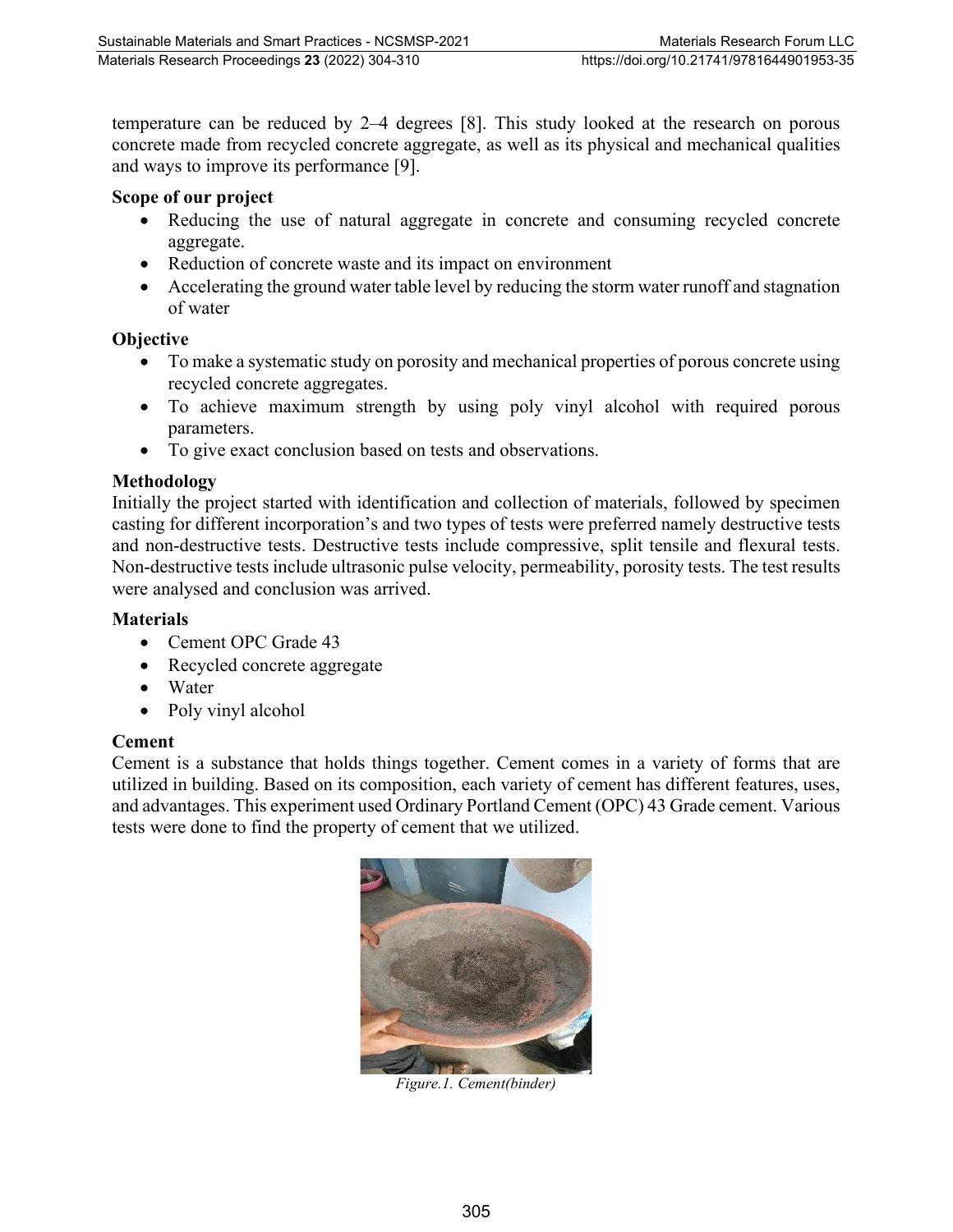#### **Coarse aggregate**

As the major coarse aggregate, we employ recycled concrete aggregates that pass a 20mm screen and are retained at 10mm. Crushed cement concrete or asphalt pavement from construction detritus that is reused in other building projects is referred to as recycled aggregates. The utilisation of recycled materials in construction is a long-term strategy in the business. It has a number of advantages, including minimising the requirement for fresh aggregates, lowering energy use, reducing landfill trash, and lowering emissions. These recycled aggregates can be used in the construction of bicycle lanes, pavement shoulders, and many other parts of construction once they have been gathered and processed.

| Specific gravity | 2.54    |
|------------------|---------|
| Water absorption | 3.44    |
| Impact test      | 33%     |
| Fineness modulus | $190 -$ |

*Table.1. Properties of RCA*



*Figure.2. RCA*

## **Polyvinyl alcohol fibre**

Polyvinyl alcohol is the full name for PVA. Polyvinyl alcohol is a synthetic or manmade polymer. Vinyl and alcohol groups are present in the PVA polymer molecule. PVA is adsorbed onto cement and moistened goods when a little amount is introduced. The properties of PVA fibre are tabulated below.

| Elastic modulus(GPa)  |      |
|-----------------------|------|
| Density $(g/mm^3)$    | 1.26 |
| Fibre length(mm)      |      |
| Tensile strength(MPa) | 1600 |

*Table.2. Characteristics of PVA* 

#### **Experimental programmes**

To determine the strength of permeable concrete, compressive, split tensile, and flexural strength tests were done with 0, .5, 1, 1.5, 2 percent polyvinyl alcohol added to the cement mass. The mix proportion for M30 grade is designed using IS 10262 – 2009[12]. Cube, cylinder and beam were casted and tested for strengths and porous property using the compression testing machine, Flexural testing machine, Ultrasonic pulse velocity etc.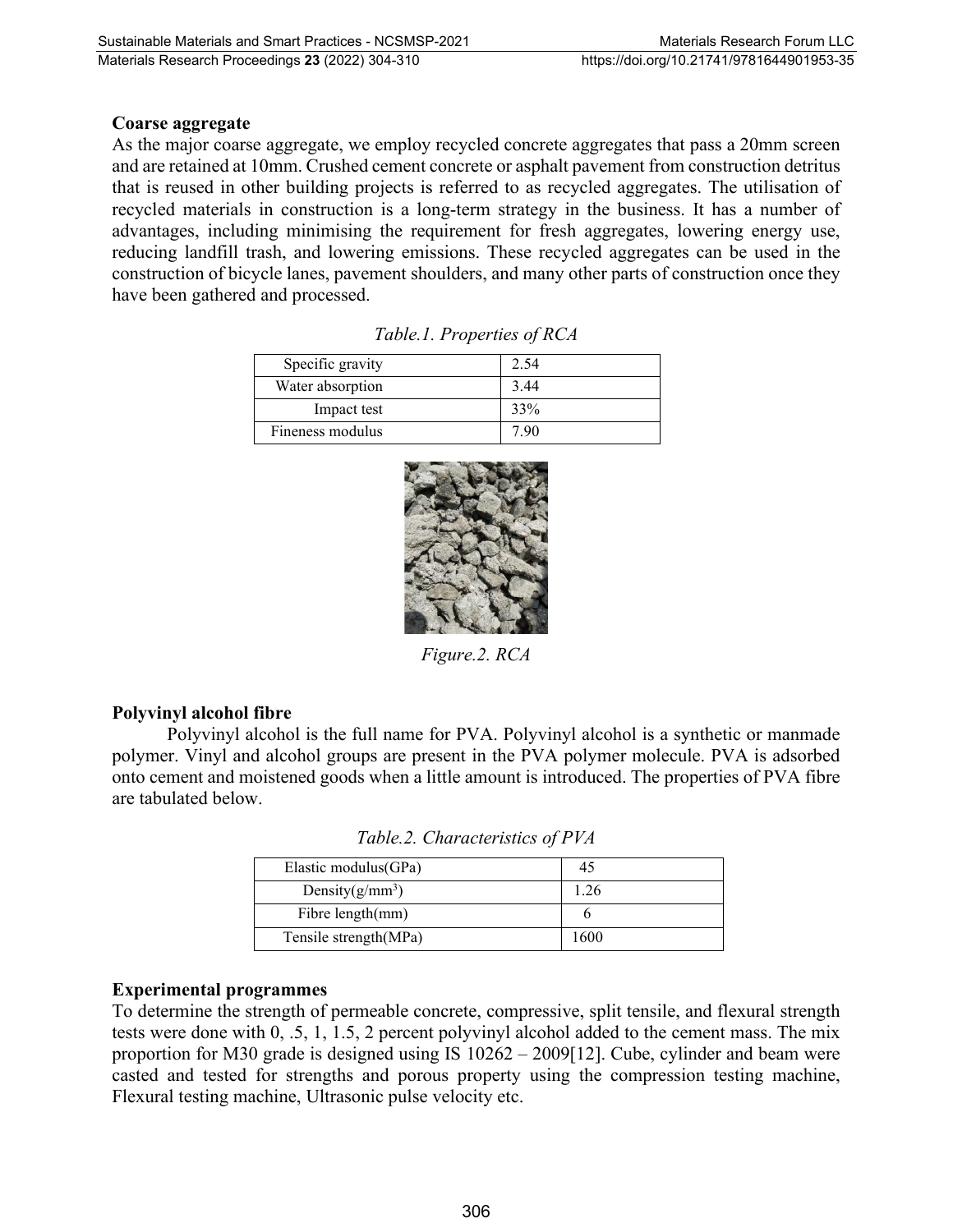#### **Results**

#### **Compressive strength**

The cubes were tested by Compression Testing Machine. Compressive strength of the concrete cubes for five types of mixes (one is adding polyvinyl alcohol in the concrete and other is the reference concrete) for 28 days are found. Table 3 shows the results obtained.

| Mix            | Fibre incorporation $(\%)$ | Compressive strength $(N/mm^2)$ |
|----------------|----------------------------|---------------------------------|
| P <sub>0</sub> | 0%                         |                                 |
|                | $0.5\%$                    |                                 |
|                | $1\%$                      | 13.5                            |
| P٠             | 1.5%                       |                                 |
| P4             | 2%                         |                                 |

#### **Split Tensile strength**

The cylinders were tested by Compression Testing Machine. The concrete cylinders' tensile strength was evaluated after 28 days and the findings were tabulated in table 4.

| Mix | Fibre incorporation $(\%)$ | <b>Tensile strength</b> |
|-----|----------------------------|-------------------------|
| РC  | $0\%$                      | 2.5                     |
| D.  | $0.5\%$                    | 3.2                     |
| pາ  | $1\%$                      | 3.3                     |
| P٦  | 1.5%                       | 3.6                     |
|     | 2%                         | 3.8                     |

*Table.4. Split tensile strength test*

An increase in strength of 52% was observed for the highest incorporation (2%) from the reference concrete with 0% incorporation.

#### **Flexural strength**

The Beams were tested by Flexural Testing Machine (FTM). The Flexural strength of concrete beams for 28-day mixes was discovered. Table 5 shows the outcomes achieved.

| Mix | Fibre incorporation $(\% )$ | <b>Flexural strength</b> |
|-----|-----------------------------|--------------------------|
| Рſ  | $0\%$                       |                          |
| D   | $0.5\%$                     |                          |
| p٥  | $1\%$                       |                          |
| D٦  | $1.5\%$                     | 2.3                      |
|     | $2\%$                       |                          |

*Table.5 Flexural strength test*

Flexural strength for pavements must be between 1 to 4 MPa. Hence These values (between 1.5 and 2.7 MPa) are well within the limit and can be proceeded. Further an increase of strength about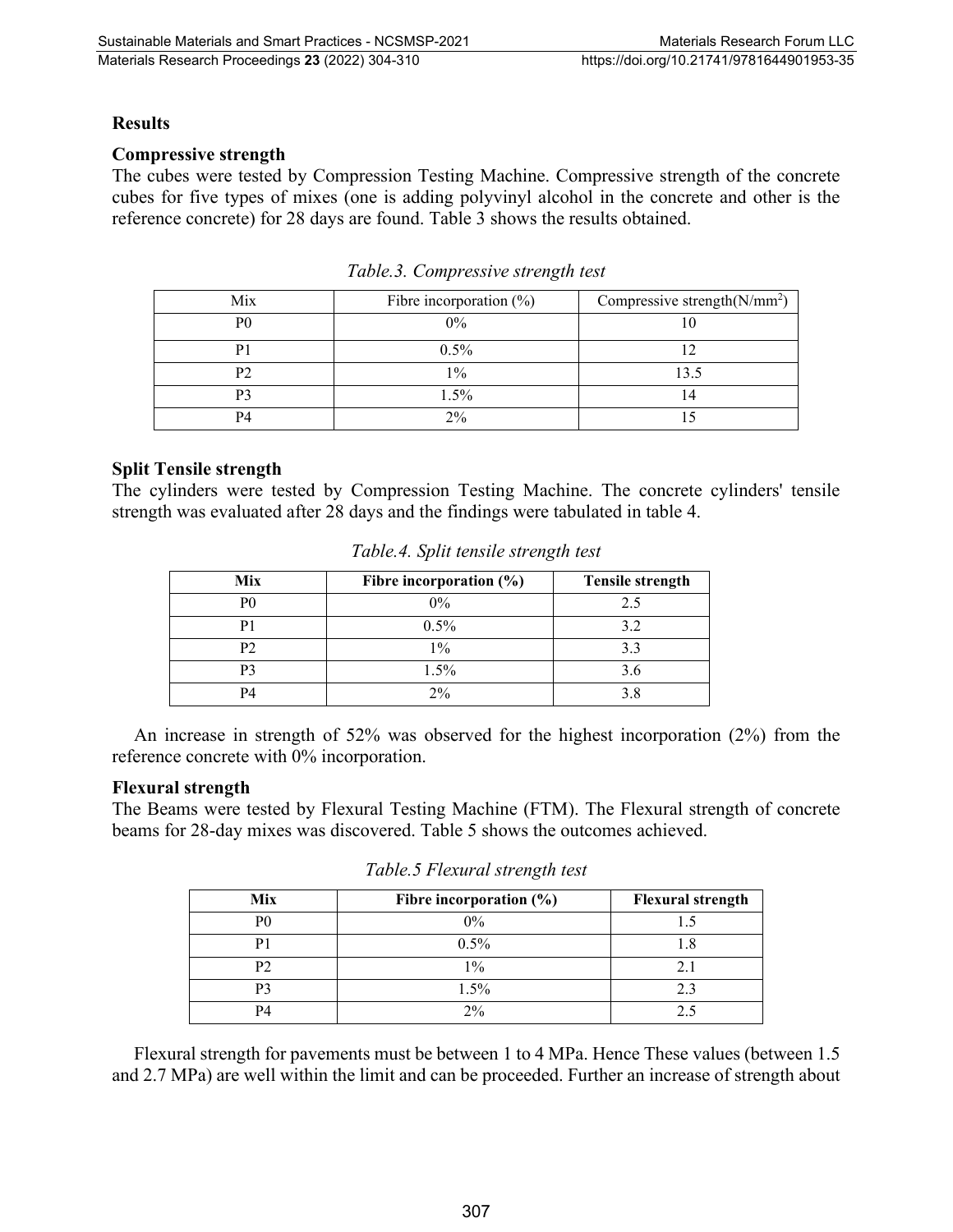66% was observed for the highest percentage of incorporation (2%) from the reference concrete P0.

### **Ultrasonic pulse velocity test**

The cubes are tested by ultrasonic pulse velocity tester. The ultrasonic values for cubes at 28 days were found out and tabulated in table.

| Mix            | Fibre incorporation $(\%)$ | Values (km/sec) |
|----------------|----------------------------|-----------------|
| P <sub>0</sub> | $0\%$                      |                 |
|                | 0.5%                       |                 |
| D٦             | $1\%$                      |                 |
|                | 1.5%                       |                 |
| DЛ             | 2%                         |                 |

*Table.6. Ultrasonic pulse velocity*

Values more than 4.5 are considered as excellent. Values between 3.5 to 4.5 are considered good. They are considered as medium when their values range between 3.0 to 3.5 doubtful when they are below 3. Our test result shown a range of 3.3 to 3.9 which are considered as good.

#### **Permeability**

| Fibre incorporation $(\% )$ | Permeability(cm/s) |
|-----------------------------|--------------------|
| $0\%$                       |                    |
| 0.5%                        | 2.7                |
| $1\%$                       | 29                 |
| 1.5%                        | 2.6                |
| $2\%$                       |                    |
|                             |                    |

| Table.7. Permeability |
|-----------------------|
|-----------------------|

From the results of permeability tests, it is known that the permeability of the material has decreased, as a result of the increased inclusion of PVA Fibre and decreased gradually and the permeability values are good enough to be used in construction of porous concrete.

#### **Porosity**

Porous concrete has a porosity of 15 to 35 percent is considered as nominal in sites. Results from figure 9 shown a range from 25 to 26%. Which is high enough to be considered to be a permeable concrete.

| Mix | Fibre incorporation $(\%)$ | Porosity (%) |
|-----|----------------------------|--------------|
| P0  |                            | 25.9         |
| D.  |                            | 25.5         |
| P2  |                            | 25.7         |
| P3  |                            | 25.4         |
| P4  | $2\%$                      | 252          |

*Table.8. Porosity Table*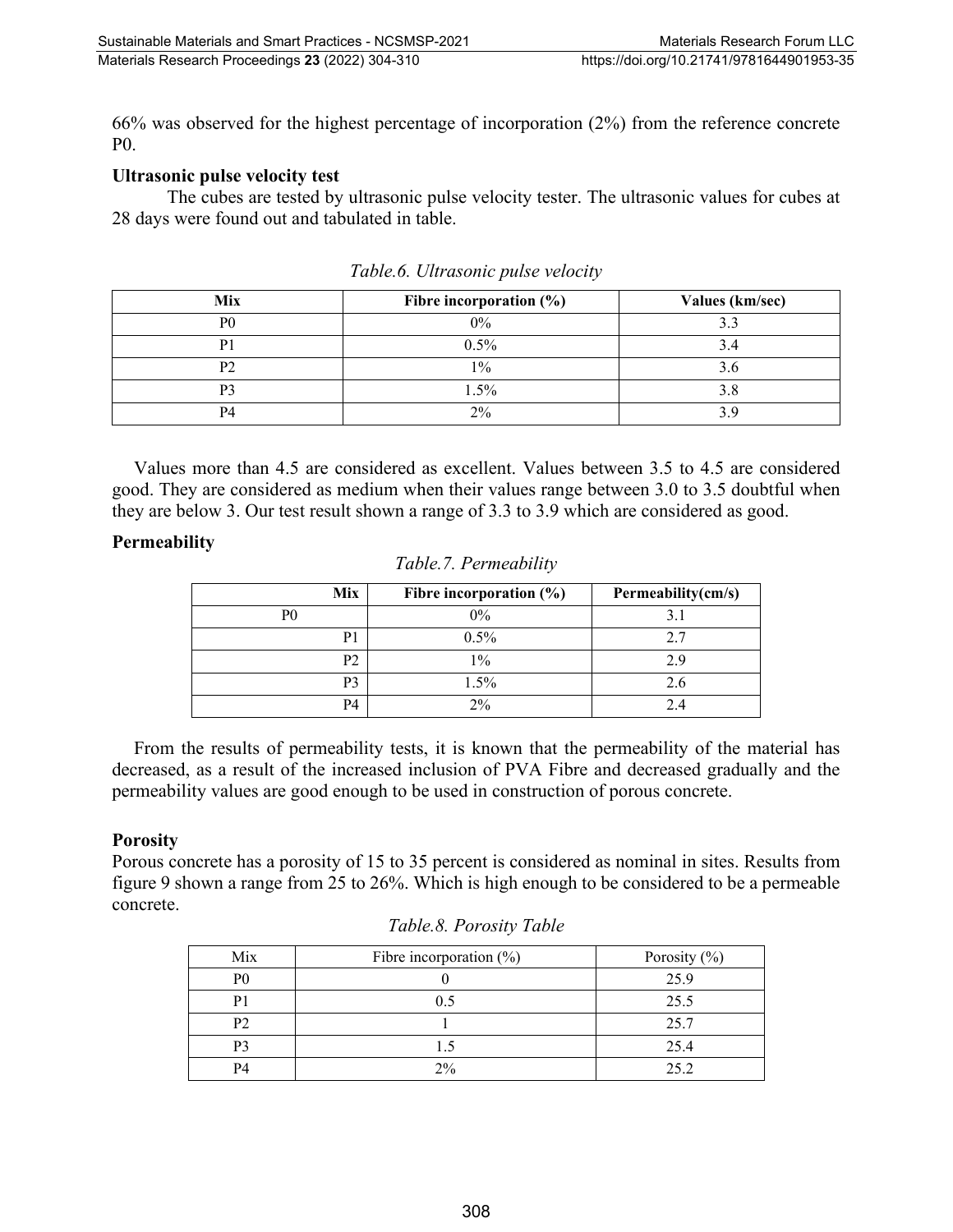Porous concrete has a porosity of 15 to 35 percent is considered as nominal in sites. Result from table 8 shown a range of 25.2%. Which is high enough to be considered to be a permeable concrete.

## **Conclusion**

We specifically conclude from the results of the experiments conducted that

- The optimum range of PVA fibres is at 1%, where all the test results are at the good satisfiable value.
- The mechanical qualities of porous concrete grew in strength as the amount of fibre incorporated rose, however the porosity property declined for the most part as the amount of fibre incorporated increased.
- Because of improved surface porosity, A greater bonding between recycled aggregate and cement paste resulted in increased strength and abrasion resistance.
- The use of recycled concrete generally aggregates specifically showed actually good result in all segments which ensures that it can specifically be used as a substitute for virgin aggregate.
- Incorporation of fibre resulted a 50%, 52%, 66% increase in the property of compressive, tensile and flexural strength respectively from the reference concrete with 0% incorporation of fibre to the highest value of incorporation that is 2%.
- For a better result an incorporation of 1% of PVA fibre is basically recommended for achieving sufficient strength and permeable property of porous definitely concrete at the same time in a subtle way.

# **Reference**

[1] Matthew Upshaw and C.S. Cai, Critical review of recycled aggregate concrete properties, improvements, and numerical models Journal of Materials in Civil Engineering, (2020). https://doi.org/10.1061/(ASCE)MT.1943-5533.0003394

[2] R. Rizvi, S.L Tighe, J. Norris, and V. Henderson, Incorporating recycled concrete aggregate in pervious concrete pavements Annual conference and exhibition of the transportation association of Canada-transportation in a climate of change, (2009).

[3] Z. Yang, W. Ma, W. Shen and M. Zhou, The aggregate gradation for the porous concrete pervious road base material Journal of Wuhan University of Technology-Mater. Sci.Ed., (2008) 23(3), pp.391-394.

[4] R. Sriravindrarajah, N.D.H. Wang, and L.J.W. Ervin, Mix design for pervious recycled aggregate concrete International Journal of Concrete Structures and Materials, (2012), 6(4), pp.239-246.

[5] M. Gupta, L. Dudi, R. Karkhanis and V. Kumar, Determination of Optimum Parameters of Porous Concrete for Adequate Strength and Permeability Urbanization Challenges in Emerging Economies: Resilience and Sustainability of Infrastructure Reston, VA: American Society of Civil Engineers, (2018) (pp. 129-136). https://doi.org/10.1061/9780784482032.014

[6] A.S. Agar-Ozbek, J. Weerheijm, E. Schlangenand K. Van BreugelInvestigating porous concrete with improved strength: Testing at different scales Construction and Building Materials 41, (2013) pp.480-490.